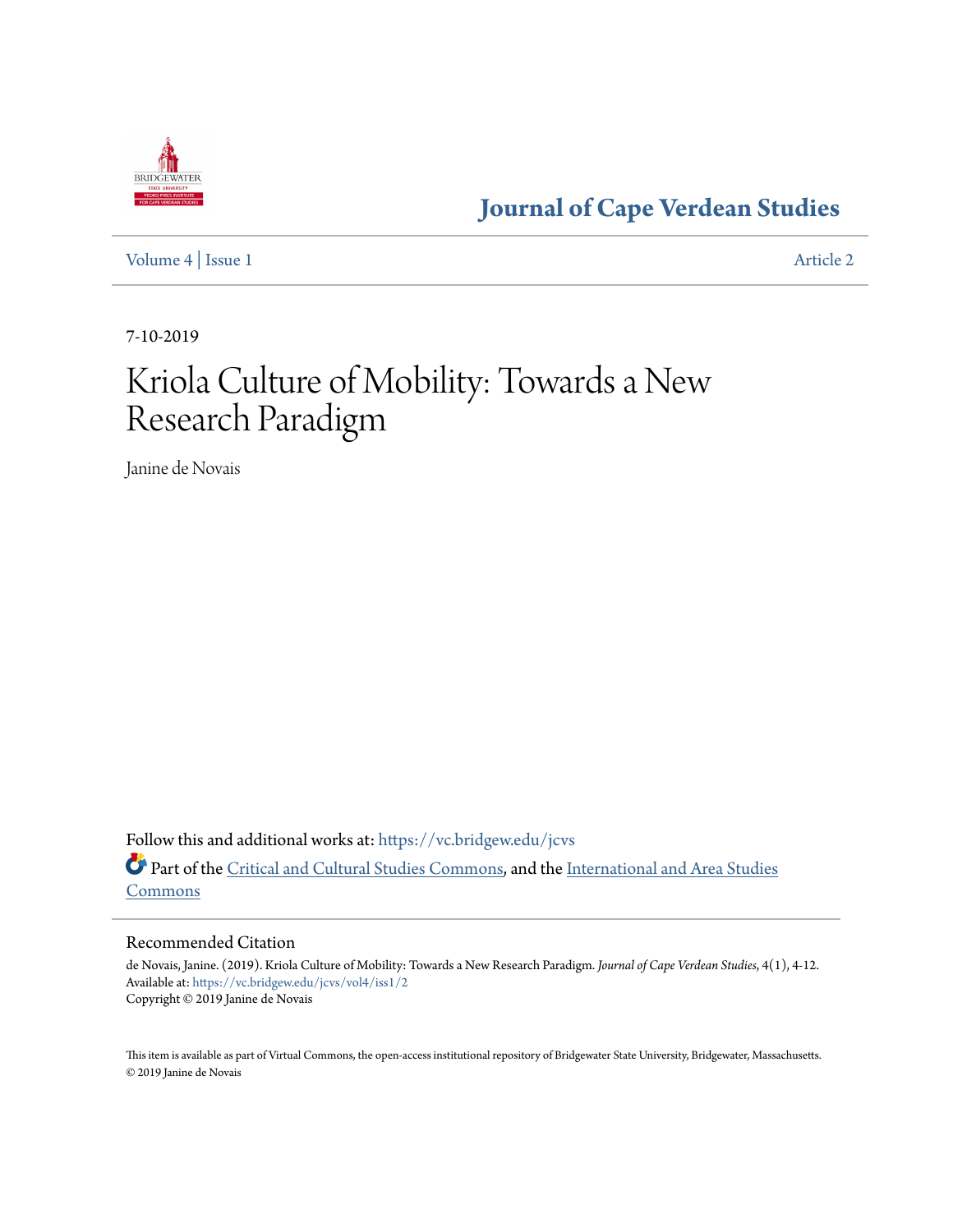# Kriola Culture of Mobility: Towards a New Research Paradigm

### By Janine de Novais

## **ABSTRACT**

Inspired by the display of ingenuity and resilience at the 2018 Poderoza Conference for Cabo Verdean women, this theoretical essay calls for research that takes up a Kriola culture of mobility (KCM). Neckerman, Carter and Lee (1999) define a minority culture of mobility as "a set of cultural elements that is associated with a minority group, and that provides strategies for managing economic mobility in the context of discrimination and group disadvantage." After Neckerman and colleagues, I argue that KCM research can explore and clarify the intersectional and multicultural dynamics that attend the sociocultural mobility that Cabo Verdean women in the US achieve. Further, I suggest that the particularities of KCM have universal resonance for any democracy like the US, where an increasing number of younger people are people of color, who are multicultural and are raised in households headed by women.

 In March 2018, on the campus of Providence College, women of Cabo Verdean origin or ancestry, who make their homes in the United States and Europe, gathered for the second annual *Poderoza*<sup>1</sup> Conference. Conceived by scholar-activists Terza Lima-Neves and Aminah Pilgrim, the conference is a multidisciplinary and multipurpose gathering of women who come together to discuss issues that affect their lives. I was thrilled to be in one room with so many of us; gatherings like that always feel like a kind of homecoming. While our numbers in the United States are small relative to other immigrants of color, our community in Massachusetts and Rhode Island is large. The *Poderoza* conference was therefore an extraordinarily joyful and boisterous gathering of women, diverse in ages, experiences, Cabo Verdean islands of origin, hair styles, and preferred ways to spell the word Kriola. $2$ 

 $\overline{a}$ 

<sup>&</sup>lt;sup>1</sup> Cabo Verdean word that means, "powerful woman."

<sup>&</sup>lt;sup>2</sup> Kriola, meaning Cabo Verdean woman. I spell it Kriola with a K, consistent with the Unified Alphabet for the Writing of Cabo Verdean (ALUPEC), but other forms include criola and crioula, which mimics Portuguese orthography.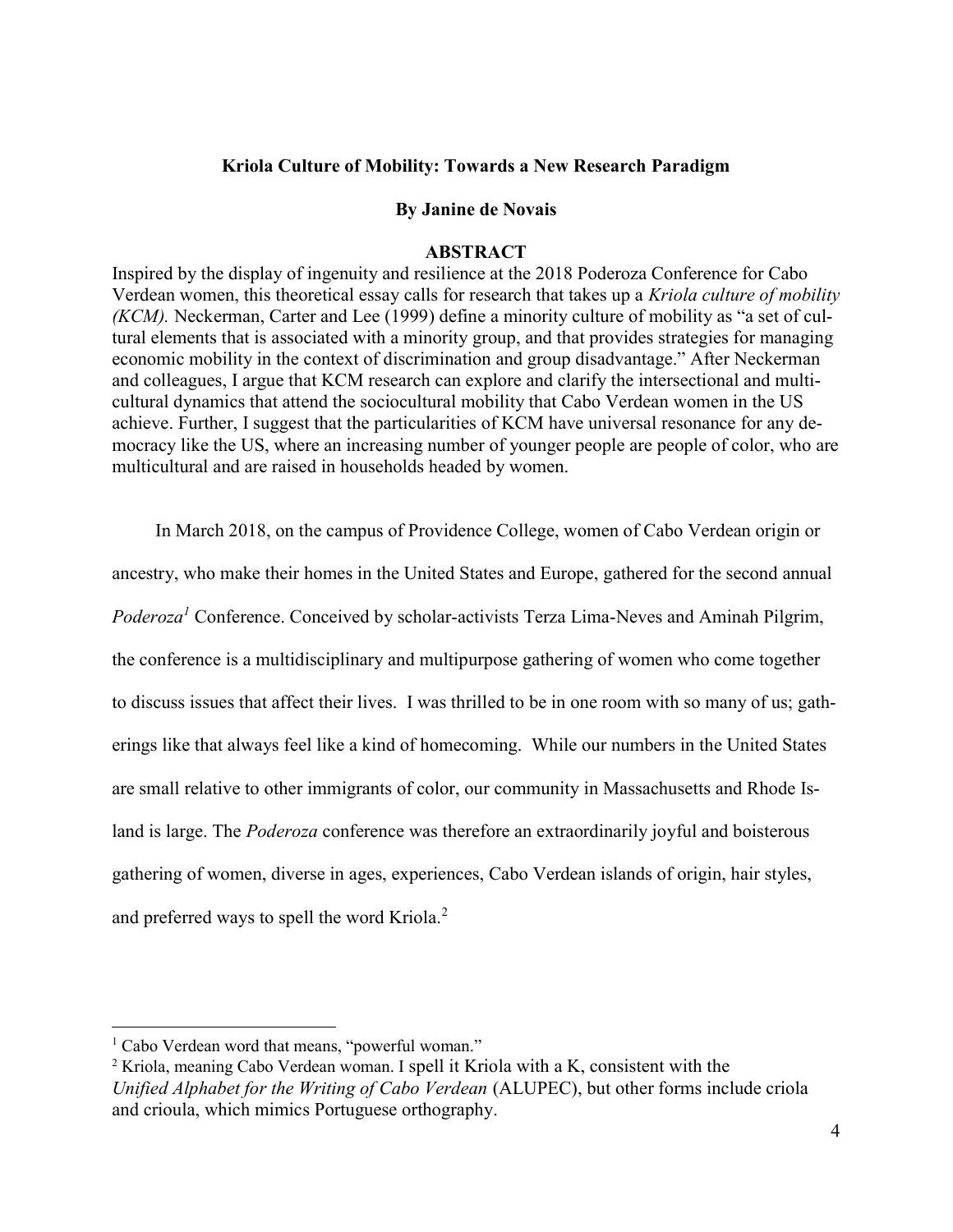Women spoke about about life back home and about life in the US. They spoke about domestic violence, gun violence, and sexual abuse. Women spoke about education, entrepreneurship, and political participation. One of my co-presenters was a political scientist living in London. Two of the attendees told me they had come all the way from Sweden, where the Cabo Verdean community was hoping to host the next Poderoza conference. I was taken by the different but consistent ways the women spoke about making a way, about bringing their community along, about moving across careers, across towns and across dreams. At the core of all stories, was what we would call "xpedient" in my native island of São Vicente—the know-how. In the audience, there was a recognition of this quality: heads nods, spontaneous applause, and audible hmmms and uh-huhs. This is not unique to us, of course. People of color in this country and everywhere, native born or immigrant, have long developed the know how to survive in social contexts that conspire to make it nearly impossible.

 I thought specifically about my aunt Cristalina Pereira, who left Cabo Verde as a teenager to work as a domestic in Paris, as so many young women did. In the Cabo Verdean way, her journey took her where the opportunities were, and she eventually came to the United States, already as a middle-class professional. Tia Crista, as I call her, retired a few years ago from Brockton Public Schools, in Massachusetts. She was one of the first "community liaisons" at the schools. Her job, on paper, was to connect the school personnel with the Cabo Verdean community, primarily through translation. As she practiced it however, her role was much broader. She was a bridge between our folks and their new host country, a well of wisdom and empathy and *xpedient*. Beyond translating school communications and making home visits on behalf of teachers, Tia Crista offered parents leads on getting jobs, shared the name of affordable lawyers or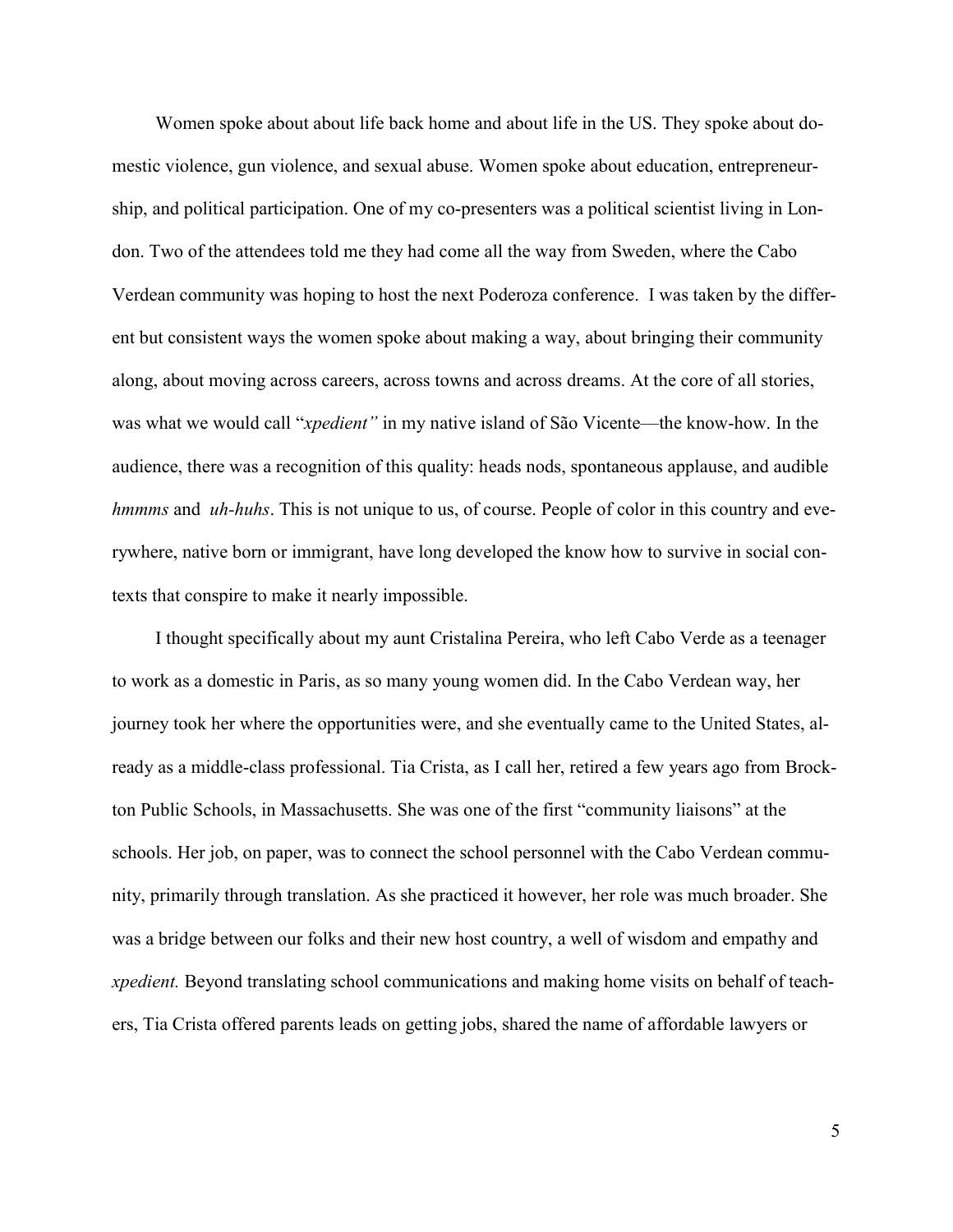dentists, gave rides when it was too cold for the bus, and taught on-demand lessons on civic education—where to register to vote, where to get social services, where to complain at City Hall. She guided struggling families to housing, clothing and food. Thinking about all the women in my own life and listening to all the women at the conference, I was reminded that while my Tia Crista is a truly extraordinary human being, her practices are not unique to her. I was inspired to better understand, through research, what I call a Kriola culture of mobility.

#### Background

According to the US State Department, the number of Cabo Verdeans living in the United States "almost rivals the islands' current population of over 540,000."<sup>3</sup> A seafaring people long before they were an independent African nation, Cabo Verdeans began coming to work and live in the US in the mid 18th century, at the height of the whaling industry. The first US consulate in sub-Saharan Africa opened in Cabo Verde in 1818. Cycles of famine and economic depression at home have forced consecutive generations of Cabo Verdeans to immigrate. The population of Cabo Verdean immigrants in the United States is the largest worldwide but smaller Cabo Verdean immigrant communities exist all over the world.

 Given the small size of the population in the US relative to other immigrant communities, research on Cabo Verdeans in the US has been limited. Most prominent in this research has been the consistent engagement, spurred by Macedo and others, with the sociolinguistic and political implications of Cabo Verdean language and culture (Macedo, 1983; 2003). Important historical work has also focused on the historical bridge between the founding of the Cabo Verdean colony in the 1400s and the anti-colonial liberation struggle of the middle of the 20th century (Lobban, 2018). The research focused on the sociocultural practices of Cabo Verdean immigrants has

 $\overline{a}$ 

<sup>3</sup> https://www.state.gov/r/pa/ei/bgn/2835.htm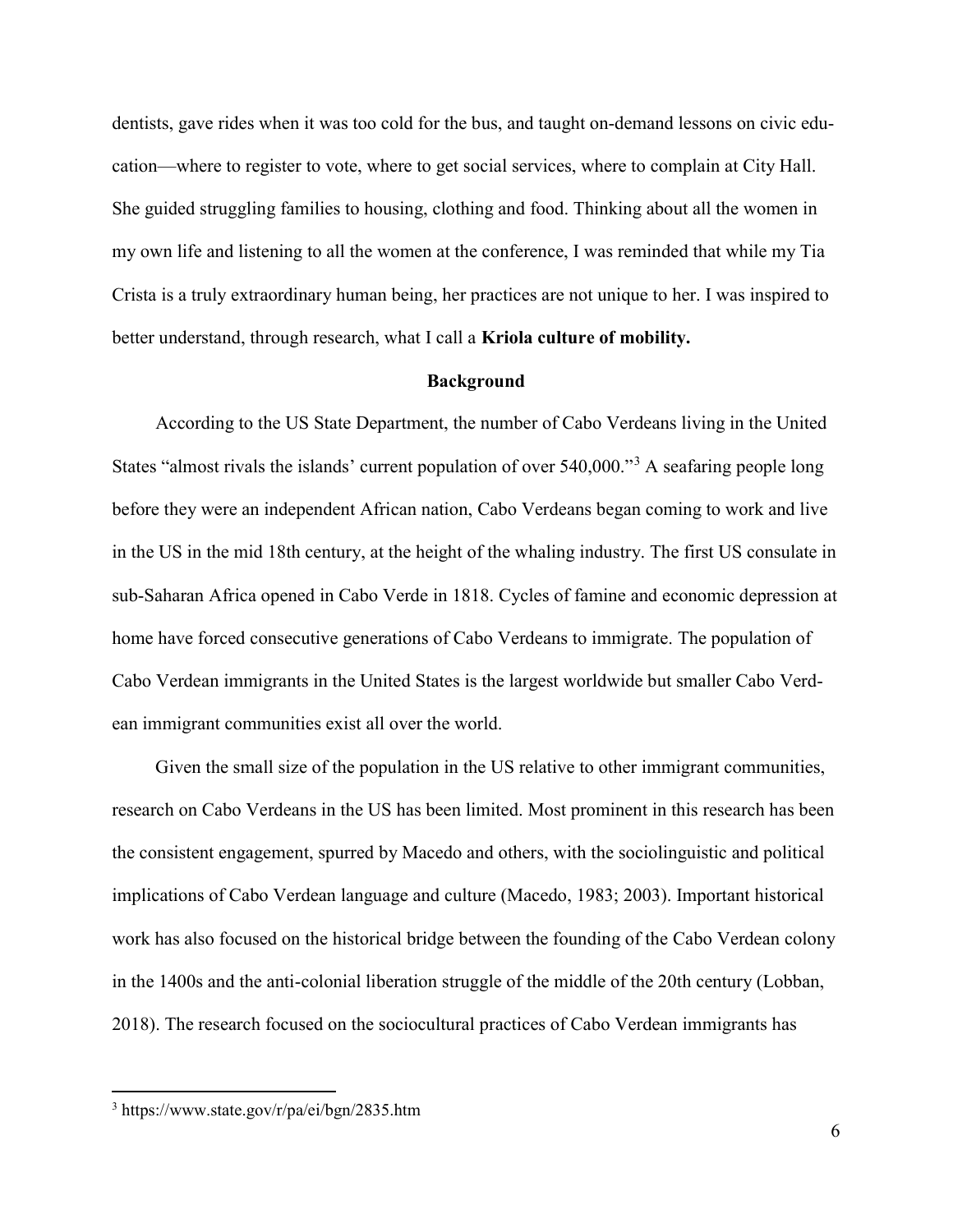mostly addressed the challenges faced by Cabo Verdean urban youth (Azrael & Hemenway, 2011; Christiansen, 2010). Given that Cabo Verdean immigration to the US is majority female, and is spurred by working women of color who, consistent with US national trends, most often end up as single head of households, it is imperative to engage in research that seeks out and elevates their particular voices and perspectives. While Kriolas in the US live and work at the intersection of racial, gender and language discrimination, they also construct practices for thriving and progressing under those pressures. We need a new research paradigm to capture those practices.

#### Theoretical Framework

Neckerman, Carter and Lee (1999) put forth the concept of "minority culture of mobility" to broaden our understanding of the experience of immigrants of color in the US. They define it as "a set of cultural elements that is associated with a minority group, and that provides strategies for managing economic mobility in the context of discrimination and group disadvantage." Specifically, it pertains the challenges that minorities face over the longer term, as partial assimilation and social mobility takes place. These are strategies that minority middle classes (or minorities who are upwardly mobile) use to balance their culture of origin with the demands of the mainstream white culture. These are often, in part, strategies for negotiating and coping with the stresses that this cultural straddling demands. Until this important intervention, theories of immigrant assimilation in the US, specifically segmented assimilation theory, had a rather reductive (and pessimistic) view of the role of native minorities, especially African Americans, in the pathways of immigrants of color. Put forth by Portes and Zhou (1993), segmented assimilation theory argued that immigrants arriving after 1965, who were primarily people of color, would face "segmented" pathways to assimilation, given America's racial hierarchy. Immigrants of color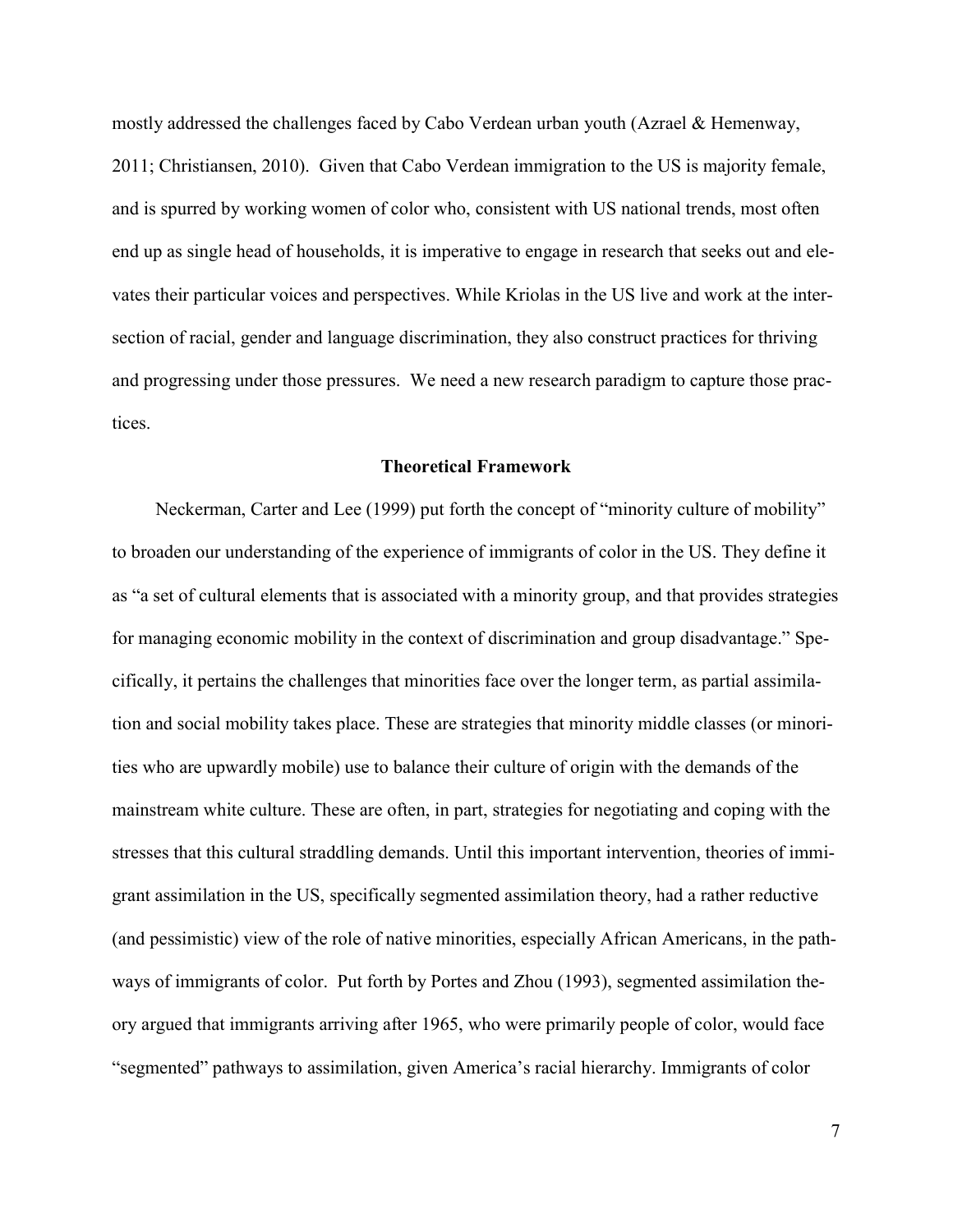would have only two options: "assimilation into the [racial and economic] underclass" or "economic advancement with preservation of the immigrant community's values and tight solidarity" (1993, p. 82). In other words, immigrants of color could integrate into Black and Latinx communities and find themselves at the bottom socioeconomic rung of society, or they could advance economically by adopting white dominant norms, while holding on to aspects of their culture.

While the theory correctly identifies how racism influences immigrant trajectories post 1965, it wholly ignored the existence of middle class people of color, including African Americans, with longstanding practices that balance sociocultural mobility with cultural identity and autonomy. Neckerman, Carter and Lee's theory of minority culture of mobility centers the complexity and ingenuity of communities of color, both native and immigrant, and the existence of upwardly mobile classes among them. The authors argue people of color, especially African Americans, have long had strategies for mobility despite the challenges they face, and strategies that organize their middle class lives as people of color, once mobility is achieved. They also argued that more research should focus on the many ethnically specific variants of minority cultures of mobility that exist in the US immigrant populations of color. In this essay, I call for utilizing their framework and researching one such ethnically *and gender-specific* variant—a kriola culture of mobility (KCM).

#### Kriola Culture of Mobility: A Theoretical Approach that Centers Kriolas

 Neckerman, Carter and Lee (1999) assert that there are many variants of minority mobility cultures, each arising from "ethnically distinctive cultural idioms, practices and institutions" (p. 951). They believe, and I agree, that both the distinction among immigrants of color in this country and the different patterns of cultural diffusion each community displays deserve further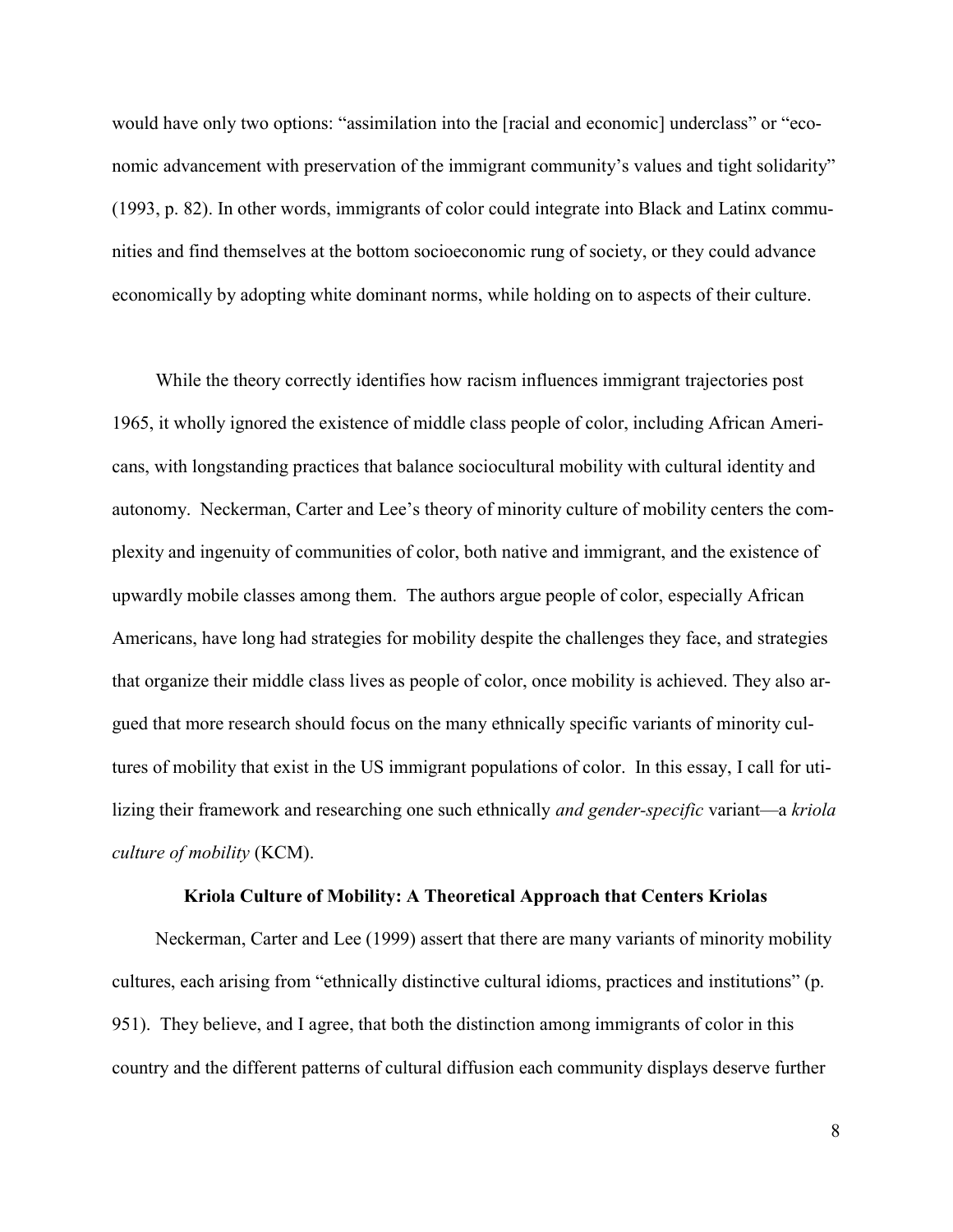research. As one of many minority cultures of mobility, KCM comprises the cultural elements and practices that Cabo Verdean women use to thrive socioeconomically and culturally in the contemporary United States context of racial and economic inequality. Studies examining KCM will be able to capture the experience of Cabo Verdean women who are "moving into" US mainstream culture in ways that preserve the intersectional and multicultural dynamism of said experiences. For Kriolas themselves, especially younger Kriolas, this new research will further elevate pathways that they themselves can take as they pursue a culturally edifying, self-authored life in the US. Cabo Verdean immigration to the US is majority female, just as US society itself is quickly becoming one where a majority of young people grow up in single mother, multicultural homes. In other words, to clarify our understanding of how Kriolas make a way, is to understand something important about most of our communities thrive, and about a large majority of American youth grow up.

Some Directions for Future KCM Research. Research on KCM allows for a centering of the intersectional and transnational experience of Kriolas as normative and common—which it is, producing much needed insights on the intersection of race, culture, gender and social mobility in the 21st century. Some immediate questions said research could explore would include: —a comprehensive, empirical account of KCM, including its intersection with issues of race, ethnicity, class, educational and professional attainment, context and generation;

— the relationship between KCM and African American culture and other cultures of color in the US;

—the connections between KCM and Cabo Verdean culture as defined by both Kriolas living in the US and those living in Cabo Verde;

—how KCM informs black feminist theory and practice;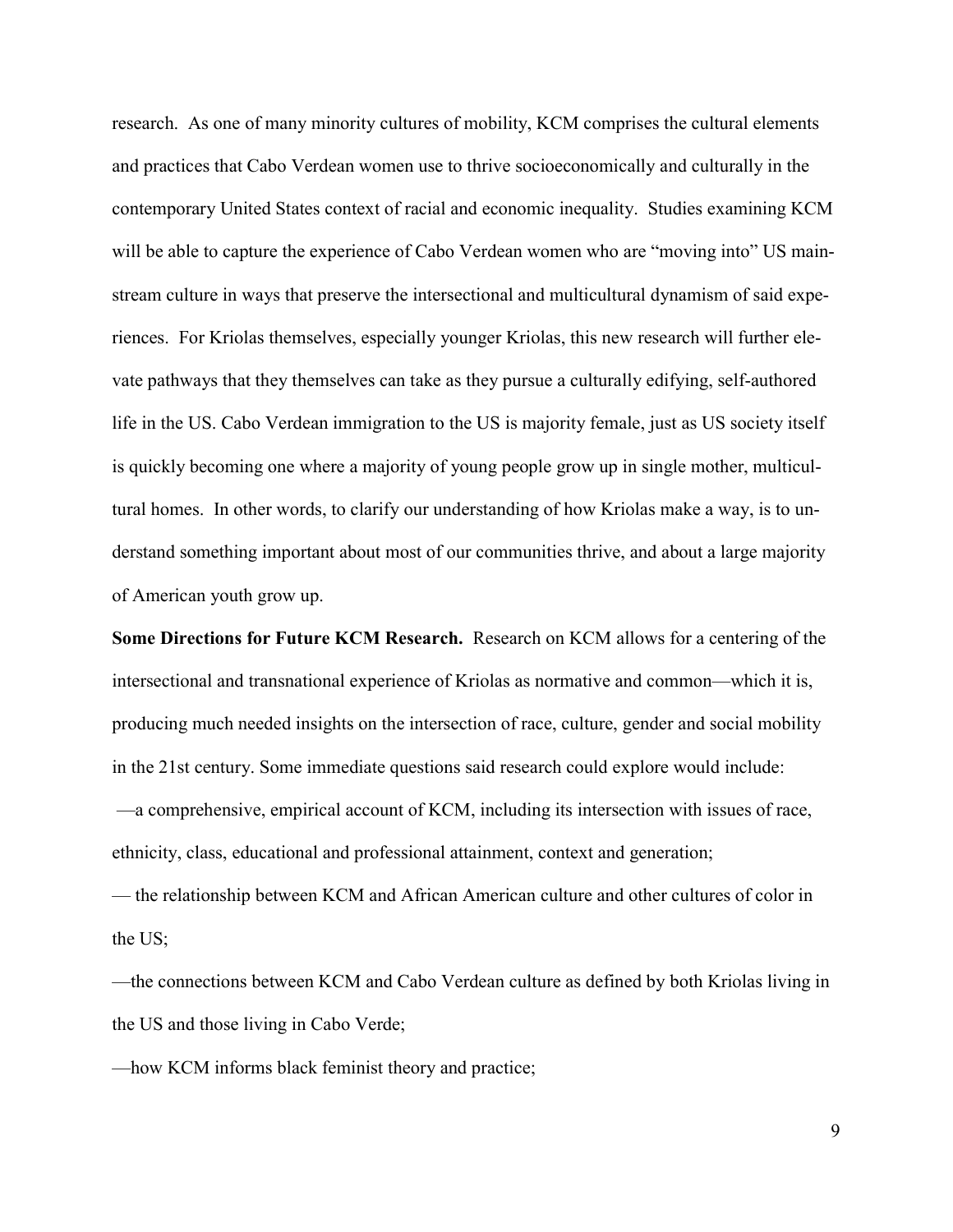—how KCM influences the educational or professional trajectories of Kriolas and of the young people they raise.

#### Implications for Multicultural Life in the 21st Century

 Much has been made of the demographic change in the world, as people whose worlds have been destroyed by the geopolitical and economic abuses of the global North, are coming to the so-called first world to escape poverty and violence. Whether considered immigrant or refugee, human beings are flowing across borders and insisting that they will not, if they can help it, stay put to die or watch their children die. Additionally, agencies such as the World Bank projects that 143 million people could be displaced by catastrophic climate events by 2050 (McDonnell, 2018). Some of us understand that this human flow is not only natural, but just, and good. But many of us, including the current American president decry this an "invasion" that spells the end of civilization. In March 2019, the *New York Times* reported that over 70,000 people crossed the border into the United States seeking refuge in the previous month alone, a dramatic increase to what is always a significant flow of newcomers (Dickerson, 2019). Independent of the number of new migrants, rough estimates suggest that eleven million people live in America as undocumented persons. While this is deemed "a problem" by those on the right, demographers and economists alike confirm that immigrants are the reason that the US has escaped the population decline and related dire economic consequences faced by other developed nations. The fact is that demography, like history, is not concerned with how one feels about it. Demography simply is.

While I see the primary contribution of KCM to be the way it can illuminate and ideally support the lives of Kriolas in the diaspora specifically, I believe KCM holds additional, broader implications for all multicultural societies—or, almost all societies in this century. We should

10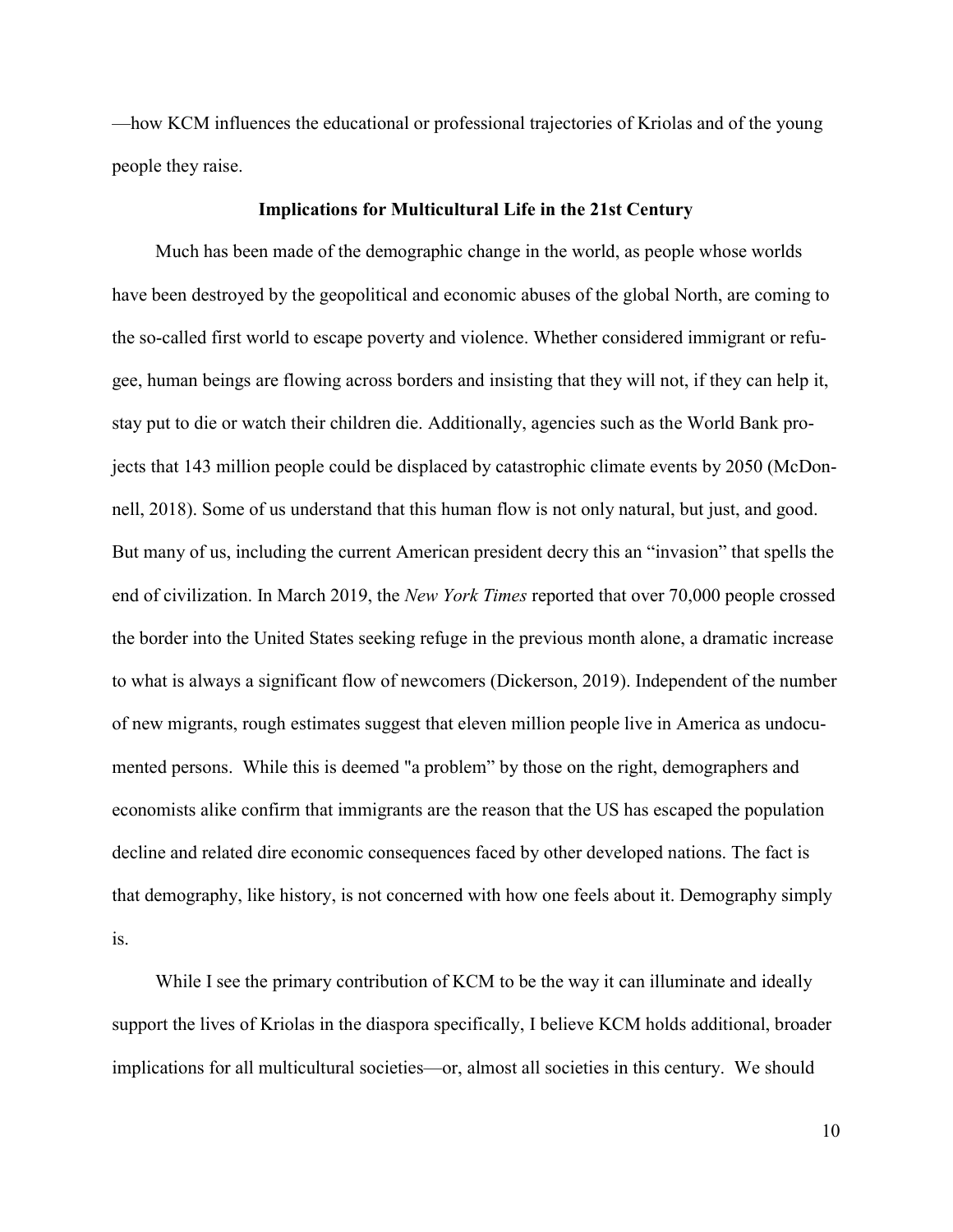study KCM and other minority cultures of mobility because within them are visions for empowered and successful multicultural lives. Scholarship on cultural straddlers and diasporic peoples, while still often treated as niche subject matter, is actually essential scholarship for the 21st century. The particularities of Kriolas, the nuances of how they travel between worlds, translate aspirations, produce adaptations and innovate on future-world building, offer all of us strategies, pedagogies and imaginations for how to live in our time.